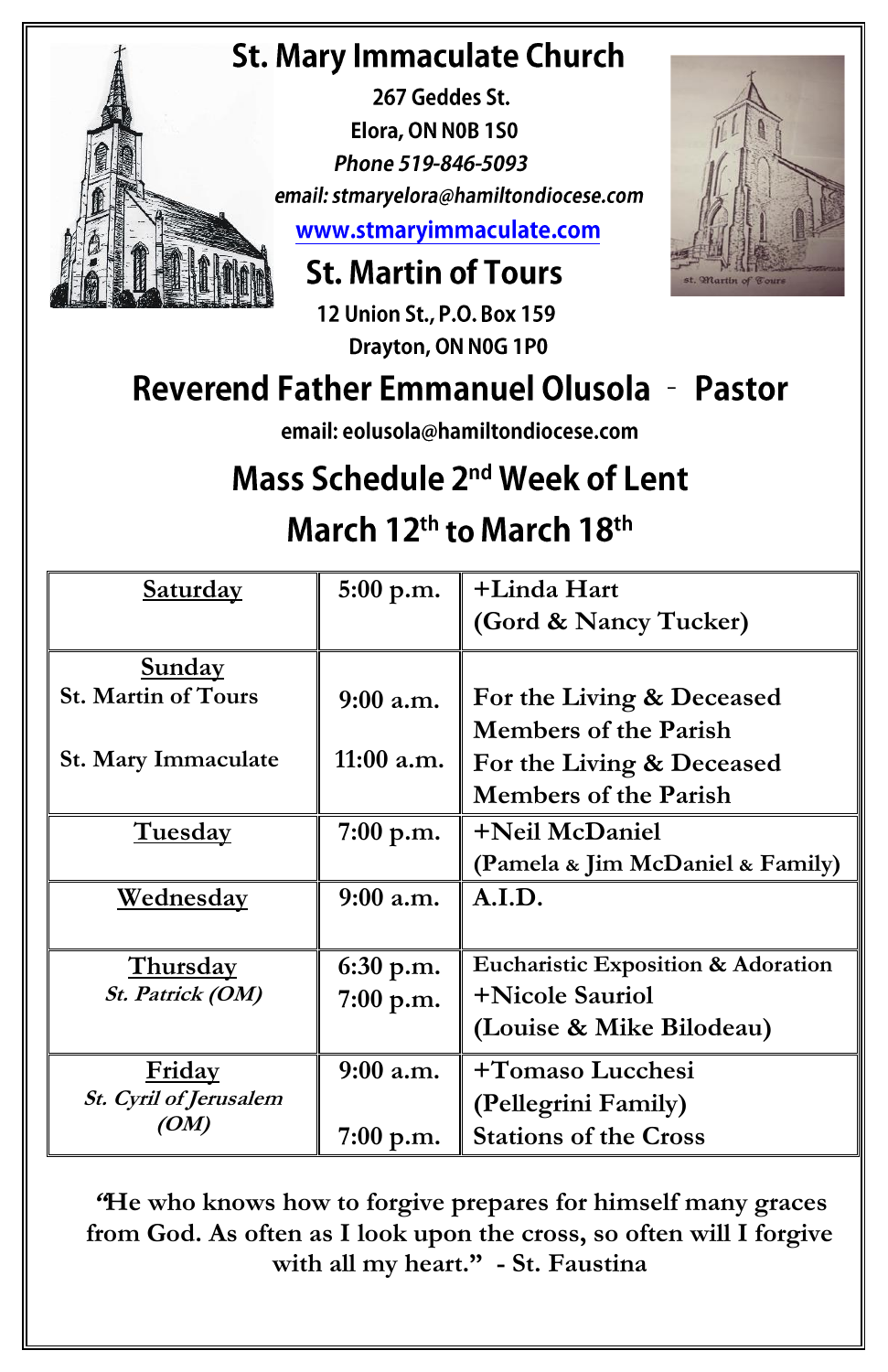#### **A MESSAGE FROM BISHOP CROSBY – Full of the Holy Spirit**

During the forty days of Lent, we recall the forty days that Jesus spent in the desert. Scripture tells us that when he went into the desert he was "full of the Holy Spirit." He had been baptized in the Jordan River by John and when he came out of the water the heavens opened and the Spirit descended upon him in the form of a dove. The voice of God was heard "This is my Son, the beloved. In him I am well pleased!" The Holy Spirit is the love between the Father and the Son. "Full of the Holy Spirit", he went into the desert, ready for whatever awaited him there. For forty days he was tempted by the devil. Fundamentally, the tempter tried to convince him that as the Son of God, he had great power and did not need the Father; he could "go it alone"! He resisted the temptations – his relationship with the Father remained intact and strong. He was ready to begin his public ministry.

**We are going to die – let us choose how we are going to live** Like Jesus, we too are loved by the Father! The same Spirit that filled Jesus enlivens us during the forty-day Lenten journey of prayer, fasting and almsgiving. Throughout Lent we consider what it means for us to "choose life" – aware always that we are going to die. ("Remember, you are dust, and you will return to dust!")

#### **Prayer and Fasting**

All of the parishes in the Diocese of Hamilton offer many opportunities for prayer throughout Lent: Sunday and Weekday Masses, Stations of the Cross, Adoration, and devotions, both public and private. For many, it is a Lenten practice to "give up" something for the 40-days of Lent – or, alternatively, to "take on" something extra. Consider giving up some time on social media and giving more time for family interaction or prayer. Spiritual reading is always a good way to strengthen one's faith.

#### **Almsgiving**

Since 1967, the Canadian Conference of Catholic Bishops (CCCB) has set aside the fifth Sunday of Lent as Solidarity Sunday. A special collection is taken up in support of the Canadian Catholic Organization of Development and Peace (CCODP). The Share Lent campaign is an important supporter of impoverished and oppressed partners in the Global South. Our almsgiving assures that they too "will live"! Please be generous in your support. Donations can be made in the Sunday collection basket in your parish, online at www.devp.org/sharelent , or by calling 1-888-234-8533. May I suggest that an offering of \$1.00 per day X 40 days  $= $40.00$  is a generous donation? Those of greater means might choose to be more generous. God's love for us is always abundantly generous! Dear friends, may Mary, Mother of the Church accompany us during these holy days. And may we reach out to those who suffer, most especially these days, the people of Ukraine!<br>+ Douglas Crosby, OM 1, Bishop of Hamilton